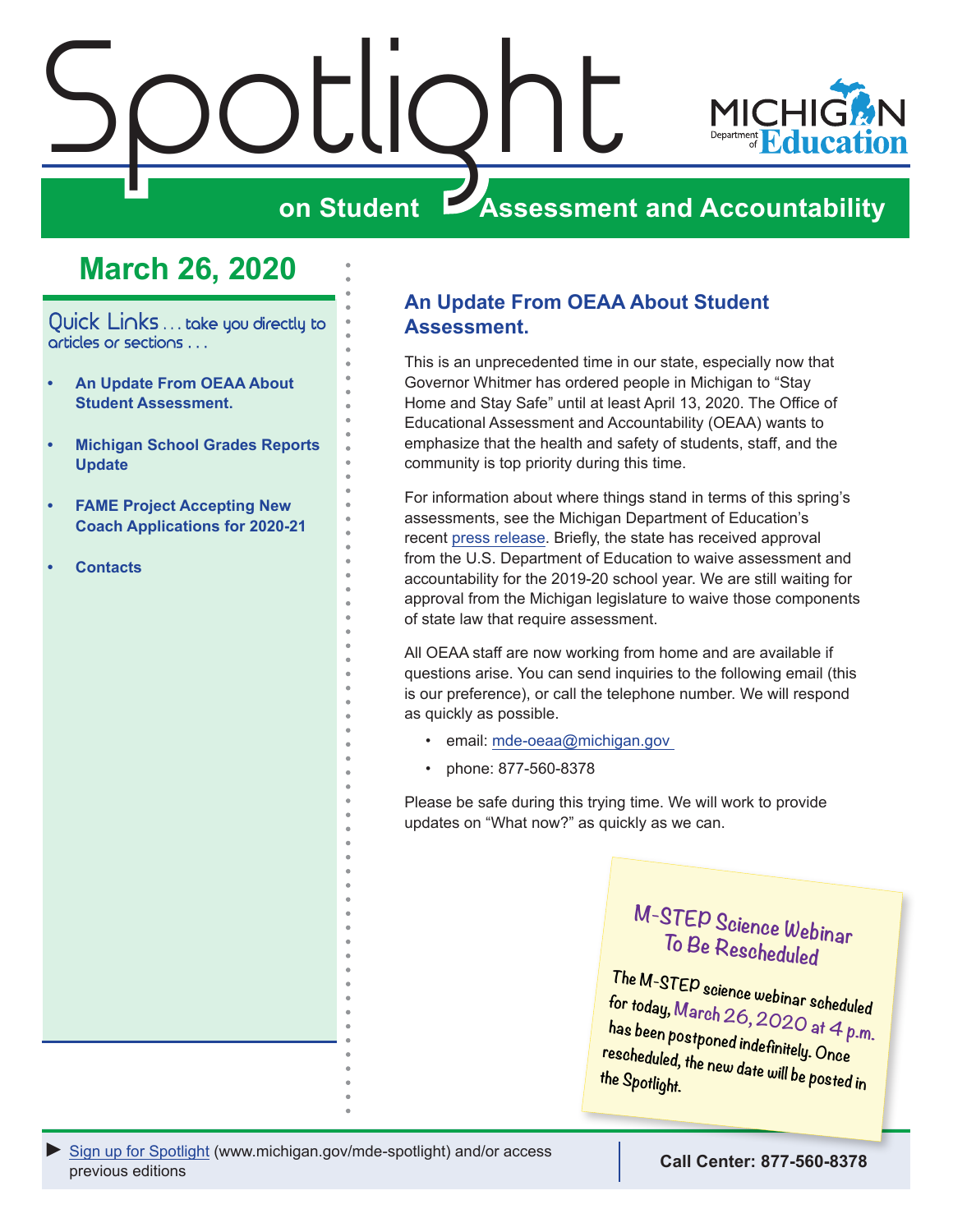# <span id="page-1-0"></span>**on Student Assessment and Accountability** Spotlight

### **Michigan School Grades Reports Update**

The Michigan Department of Education (MDE) will make 2018-19 Michigan School Grades reports publicly available on [MI School Data](https://www.mischooldata.org/) (www.mischooldata.org) later this month. The Michigan School Grades System is a NEW accountability system that was signed into law in late 2018. In this system, schools receive up to five letter grades and three ranking labels based on various school performance components. Schools do not receive an overall letter grade.

Results will be made available tentatively next week. At this time, the embargo on sharing these results has not been lifted.

We encourage you to review the informational guides and other helpful resources available for the [Michigan School](http://www.michigan.gov/mde-schoolgrades)  [Grades System](http://www.michigan.gov/mde-schoolgrades) (www.michigan.gov/mde-schoolgrades).

### **FAME Project Accepting New Coach Applications for 2020-21**

The Formative Assessment for Michigan Educators (FAME) project is entering its 13th year and is now seeking interested educators who would like to lead a local learning team of teachers to explore, implement, and reflect on the formative assessment process in their classrooms. FAME coaches are not expected to be the local expert on the formative assessment process—rather FAME coaches are learners along with their learning team.

More information on the FAME project and access to the online [2020-21 New FAME Coach application](https://www.surveymonkey.com/r/NewCoachApp) (https://www. surveymonkey.com/r/NewCoachApp) is available on the [MDE Formative Assessment Process page](http://www.michigan.gov/formativeassessment) (www.michigan. gov/formativeassessment) or the [FAME public page](https://famemichigan.org) (https:// famemichigan.org)

The deadline to apply is **Friday, May 1, 2020**. If you have any questions, contact Kimberly Young, MDE/OEAA, at [youngk1@michigan.gov](mailto:youngk1%40michigan.gov?subject=) or 517-241-7061.

**Call Center: 877-560-8378** (select appropriate option) for assistance with assessment or accountability issues